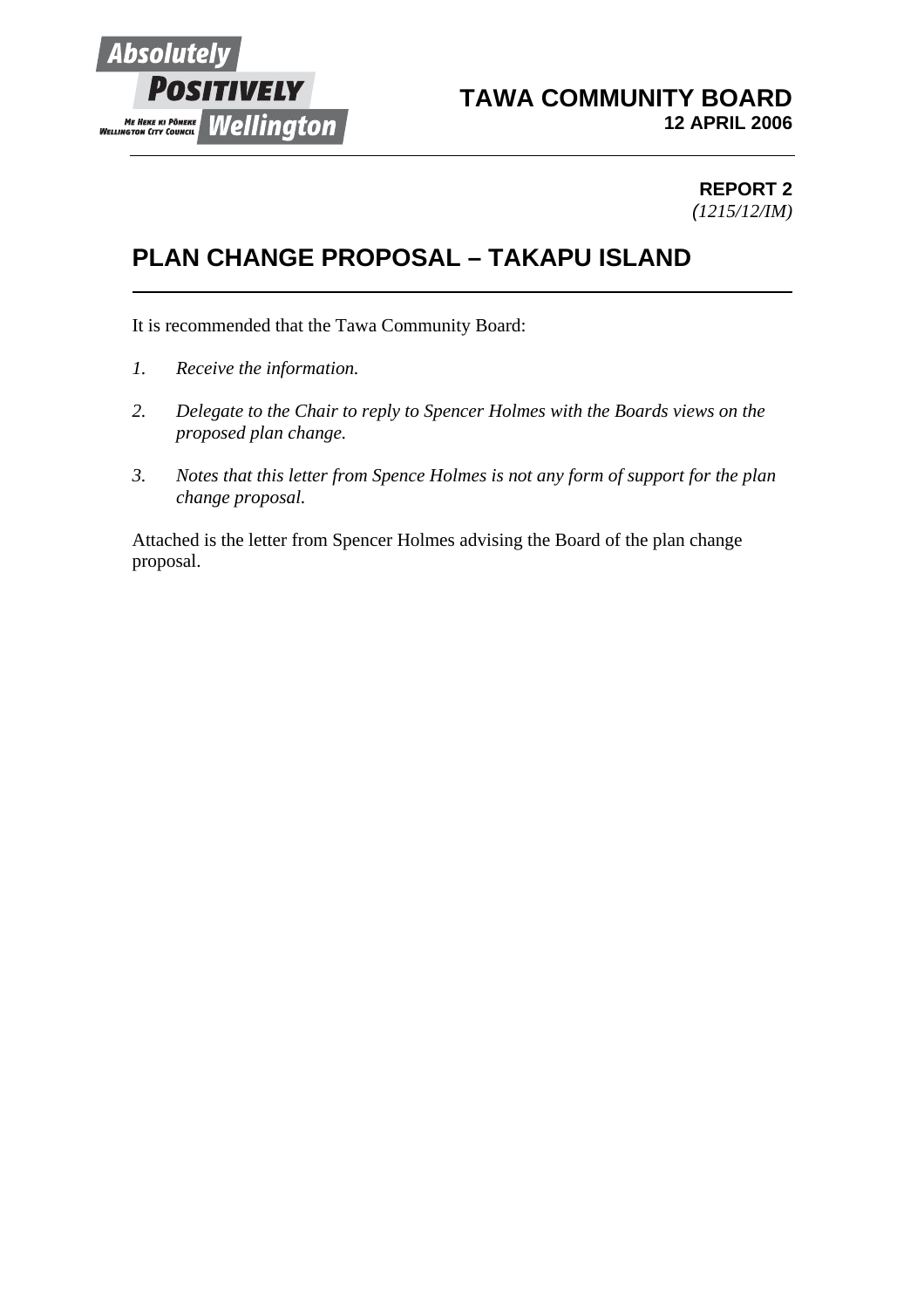050484c13 :ITL.doc

 $23<sup>rd</sup>$  March 2006



PO Box 588 Level 6, 8 Willis Street Wellington New Zealand  $Ph:$ 04 472 2261 Fax: 04 471 2372 email admin@spencerholmes.co.nz

**Tawa Community Board**  C/- Wellington City Council PO Box 2199 **Wellington**

**Attn: Secretary - Fiona Dunlop** 

Dear Fiona

## **Plan Change Proposal – Takapu Island**

Our clients are the owners of a 6 hectare allotment, commonly referred to as Takapu Island, Tawa. The land bounded on the west side by the North Island Main Truck railway. To the north and east is the Porirua-Wellington Motorway. Residential land adjoins the site to the south. The closest other residential land is located on the other side of the railway line with frontage to Willowbank Road. The site under consideration is outlined in black and shown below.



#### *District Plan Change Proposal*

The land is currently zoned under the Wellington City Council District Plan as "**Outer Residential".** The land was however identified during the Wellington City Council's Northern Growth Framework (NGMF) as being a site suitable for "mixed use."

Mixed land use would include such activities as commercial, office, retail and residential housing. The owners are also investigating with the Greater Wellington Regional Council the possibility of making some land available adjacent to the Takapu Platform for the extension of the existing "park and ride" facilities at Takapu Railway Station.